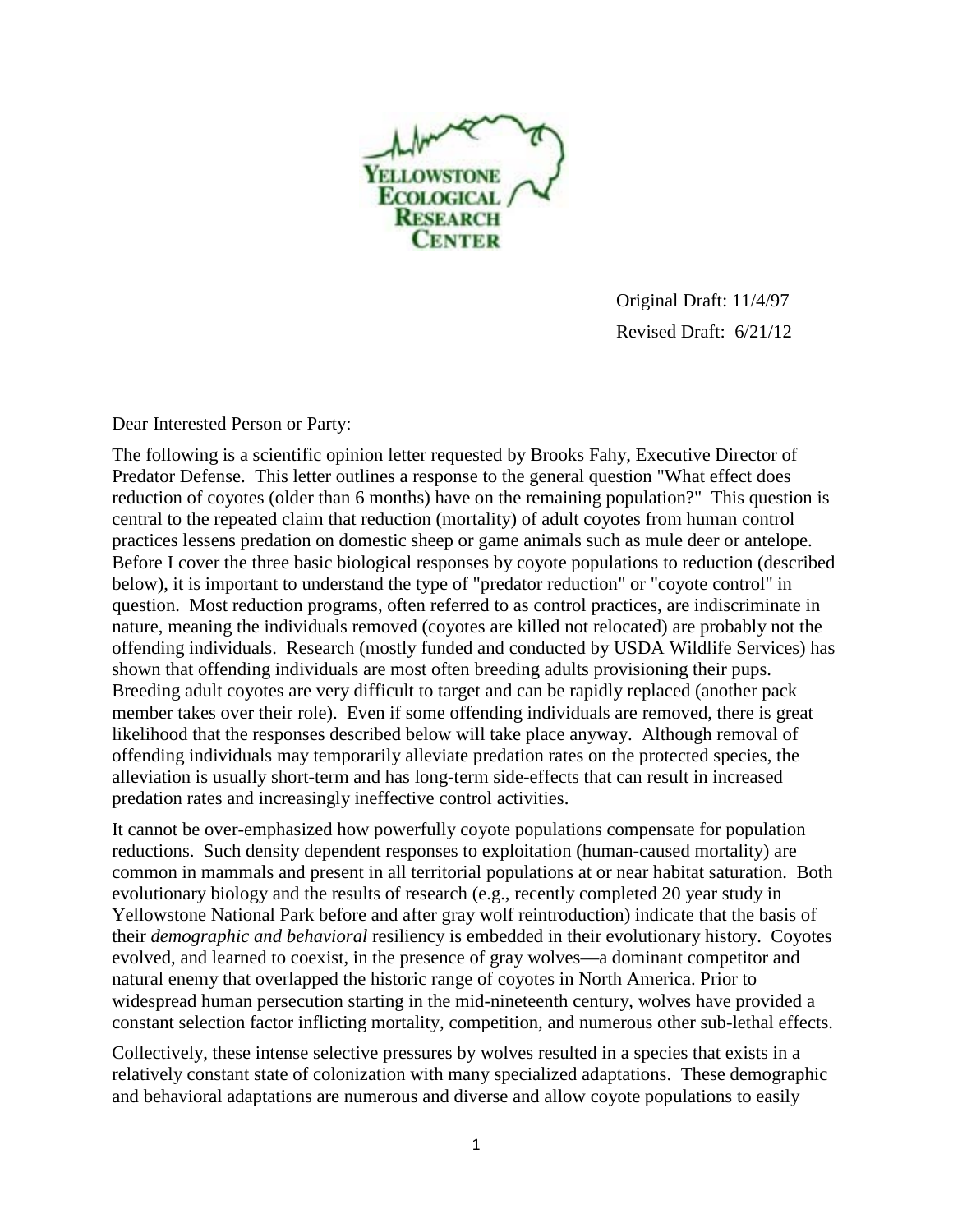overcome the relatively mild effects of human control practices which are short-term and intermittent compared to sustained presence of wolves, from every month to many thousands of years.

## **Demographic compensation**

The following demographic responses are based on published research, results of preliminary analysis of coyote study populations subjected to various levels of reduction or exploitation, and the work I have conducted with coyote populations in three study areas over the past 28 years in Washington (an unexploited population, not subject to human control or mortality), California (exploited), and Wyoming (unexploited then wolf mortality after reintroduction).

There is little, if any, scientific basis to justify control (reduction) programs that indiscriminately target adult coyotes. Wildlife Services often points out the lack of academic research demonstrating effectiveness. However, as with any federal action, the burden of proof is upon them to demonstrate both the biological and economical effectiveness of their proposed control activities. In fact, the mechanisms described below suggest that widespread control (even selective control) increases immigration, reproduction, and survival of remaining coyotes. It has been reported that sustained reduction of coyote numbers can only be accomplished if over 70% of the individuals are removed (exploited) on a sustained basis. Review of field research and modeling exercises (including my own) indicates that even with intensive control efforts, this level is rarely, if ever, achieved. A thorough review and synthesis of coyote ecology and demography can be found in a recent book chapter (see Crabtree and Sheldon 1999).

(1) Actual reduction in the density (and number of coyotes) does occur and is primarily a function of lower pack size for one year (betas, yearlings, and 6 month old pups are killed more often than reproducing adults or alphas). However, this reduction is compensated for in a wide variety of ways. First off, immediate immigration occurs in the reduction area by lone animals or from spatial shifts by surrounding social groups. At exploitation rates below 70%, the reproducing alpha males and females are replaced (seldom in the same year but always in the succeeding year). This is the expected response by most territorial species with surplus (nonbreeding) adults. Their primary objective is to find a temporal opening, defend and exploit the food resources in that social group, pair-bond and breed.

(2) Human control resulting in density reduction results in a smaller social group size which increases the food per coyote ratio within the territory. The food or prey surplus is biologically transformed into somewhat larger litter sizes and almost always much higher litter survival rates (which are low in unexploited populations). Review of literature indicates that the increase in litter size at birth is not as great as was previously reported by Knowlton (1972). In addition to increased food availability for fast-growing pups, the surplus food improves the nutritional condition of breeding and associate adults, which translates in higher pup birth weights and higher pup survival. Alpha male coyotes and associate adults in the pack help feed the pups.

(3) Density reduction allows the pups that normally die during the summer months in populations with low to no mortality, to survive. Exploitation causing higher pup survival is fundamentally a function of the general mammalian reproductive strategy that delays the majority of reproductive energetic investment beyond the gestation period, the post-partum and neonate state (e.g., young pups). The caloric demand of offspring reaches an apex in May, June, and July when coyote pups grow very fast. Thus, the normal litter of six pups has a good chance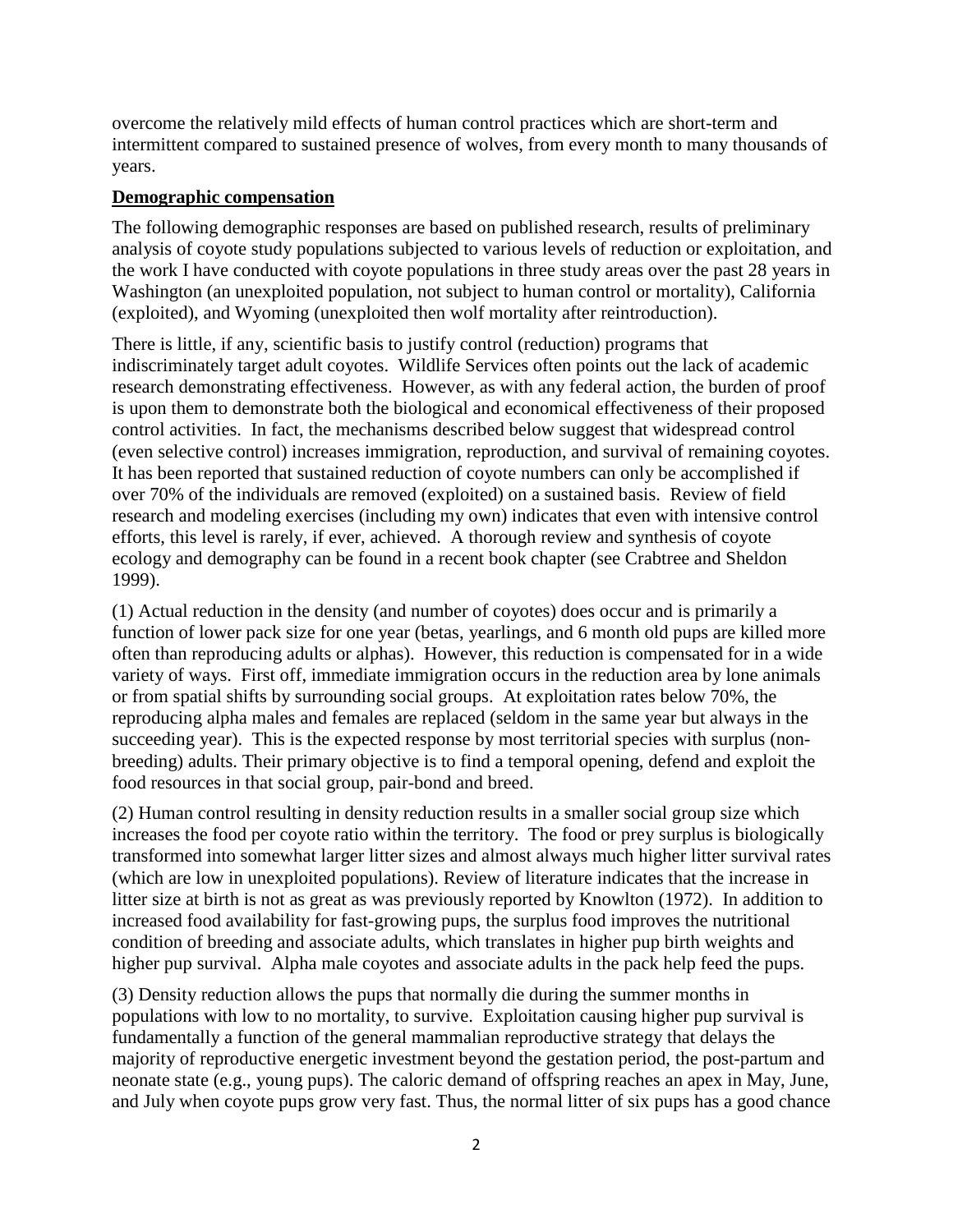of (a) surviving the typically high summer mortality period and, (b) being recruited into the pack the following winter as adults thereby returning the previously exploited population to normal densities. By contrast, in the two unexploited populations I investigated, the average litter size at birth was 5 or 6, but due to high summer mortality, only an average of 1.5 to 2.5 pups survive. In populations subjected to less than 70% removal annually, there appears to be an ample number of breeding pairs to occupy all available territory openings and litter sizes of 6 to 8 enjoy high survival rates (most pups born survive to adulthood). This results in a doubling or tripling of the number of hungry pups that need to be fed. "Large packages" of prey, (such as sheep, as opposed to the more natural and common prey species of voles, mice, or rabbits) make for more efficient sources of nutrition because hunting adults have to invest less energy per unit of food obtained. Research funded by Wildlife Services clearly indicates that the primary motivation to kill domestic sheep is to provide food for fast-growing pups.

(4) Reductions in coyotes capable of breeding (at 10 months of age) result in smaller pack size which leaves fewer adults to feed pups. This may further add incentive for the remaining adults to kill larger prey as well as putting pressure on the adults to select for the most vulnerable prey and venture close to areas of human activity. Because predators like coyotes also learn what is appropriate food when they are pups, and are reluctant to try 'new' food sources unless under stress (such as having to feed a large litter of pups), reduction programs, in effect, may be forcing coyotes to try new behaviors (eating domestic livestock) which they would otherwise avoid. Research has clearly shown that higher numbers of adult pack members provide more denguarding time and more food brought to pups. Without pressure to "maximize" efficiency in hunting for food for pups, packs may be able to subsist on larger numbers of smaller prey (e.g., rabbits and small rodents) rather than going for livestock or other, larger prey like antelope and mule deer fawns. Although, coyotes are exposed to significant risk of injury when hunting and killing larger prey, larger litter sizes might 'tip the balance' in favor of selecting larger prey and livestock.

(5) Reductions (non-selective, indiscriminate killing of adults) cause an increase in the percentage of females breeding. Coyote populations are distinctly structured in non-overlapping but contiguous territorial packs. About 95% of the time, only one female (the dominant or alpha) in a pack breeds. Other females, physiologically capable of breeding, are "behaviorally sterile". Exploitation rates of 70% or higher are needed to decrease the number of females breeding in a given area. Either a subordinate female pack member, or an outside, lone female can be quickly recruited to become an alpha or breeding female. My research has shown that light to moderate levels of reduction can cause a slight increase in the number of territories, and hence the number of females breeding.

(6) Reduction or removal of coyotes causes the coyote population structure to be maintained in a colonizing state. For example, the average age of a breeding adult in an unexploited population is 4 years old. By age 6, reproduction begins to decline whereby older, alpha pairs maintain territories but fail to reproduce. This may eliminate the need to kill sheep or fawns in the early summer in order to feed pups. Exploiting or consistently reducing coyote populations keeps the age structure skewed to the younger more productive adults (average age of an alpha is 1 or 2 years). Therefore, the natural limitations seen in older-aged, unexploited populations are absent and the territorial, younger populations produce more pups.

(7) Reductions in adult density of coyotes also cause young adults (otherwise prone to dispersing) to stay and secure breeding positions in the exploited area. This phenomenon is well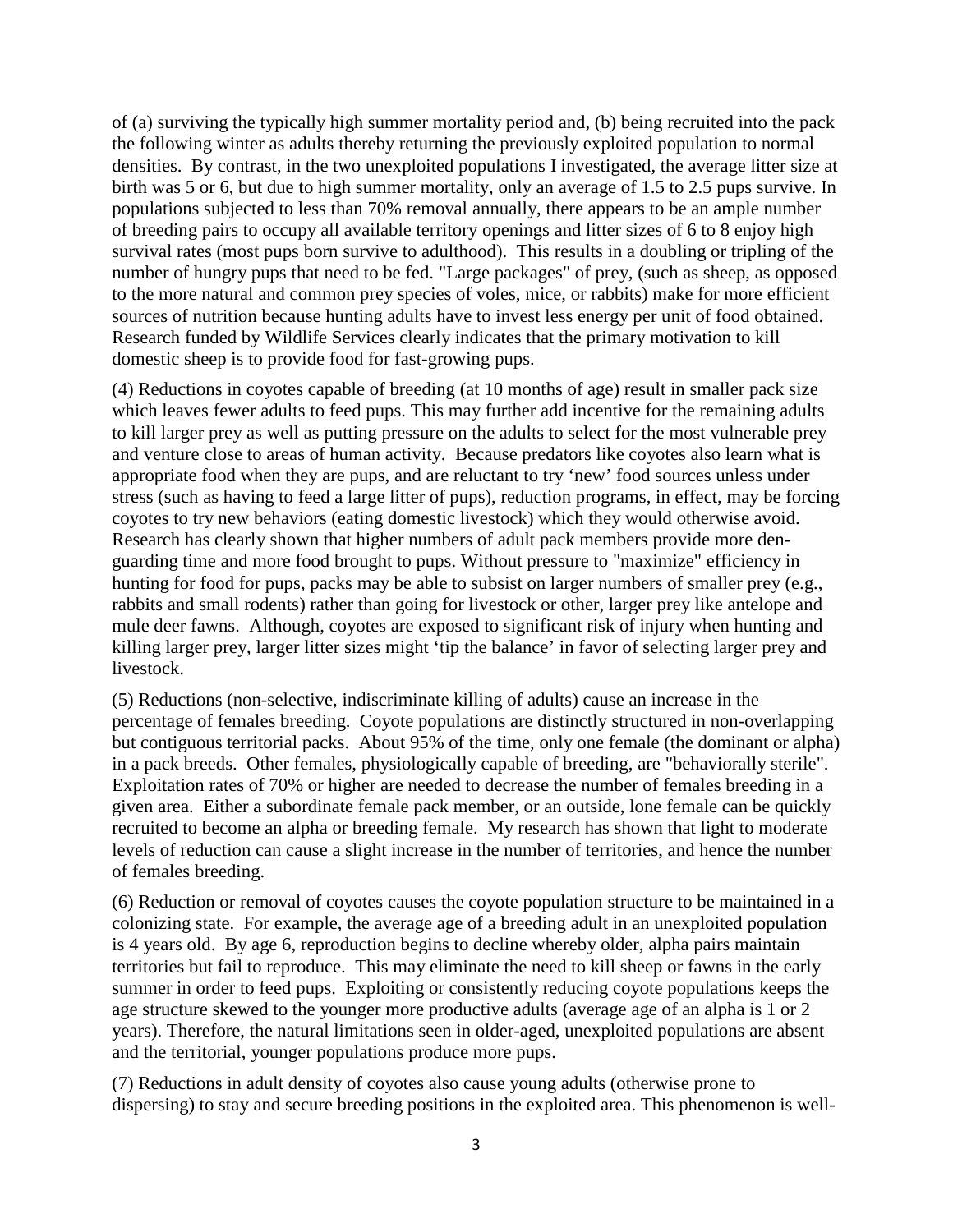documented by research conducted by Wildlife Services and other researchers. Research also indicates that this is the age class most frequently involved in conflicts.

## **Alternate prey**

An aspect of coyote predation on livestock that is often overlooked is the availability, or dearth of alternate prey. Wildlife Services' research has demonstrated that coyotes will avoid novel prey, such as domestic livestock. In addition, it is risky for coyotes to predate upon domestic livestock because of human control actions associated with this behavior. Related research indicates that predators switch to alternative prey when a preferred prey item is absent or in low numbers. Voles and other rodents like jackrabbits are a preferred major staple of coyotes in the West. These prey species require cover and ample supplies of forage (grass and forbs). On many western rangelands grasses, forbs, and protective cover have been greatly reduced by domestic livestock grazing, leaving predators with fewer preferred prey to utilize. Present or historic grazing impacts should be assessed as a likely means of predicting overall predation rates on other prey species, especially prey like domestic sheep, which are already vulnerable to predators due to their lack of anti-predator behaviors.

## **Accelerated selection pressures and learned behaviors**

A relatively unexplored, but promising avenue of research is the long-term genetic and behavioral changes in coyote populations subjected to decades of exploitation. It seems obvious that the type of selection pressures and selection rates have been greatly changed for coyote populations, after a century of exploitation at 20% to 70% per year. More nocturnal, more wary, more productive, more resilient individuals have probably been intensively selected for. This in turn may cause coyote populations to resist control practices that previously were effective. In addition, the possibility of social facilitation and learning may be altered or reduced. Coyotes, like many mammals, learn to habitually use certain prey or habitats from other individuals in the population, especially from older adults in their social group (if they have one). Coyotes, already a highly social and adaptable species, are held in a younger colonizing state when they are exploited, and learned or traditional behaviors may be lost. Individuals are therefore more susceptible to learning novel prey sources or trying out novel habitat types, and are frequently associated with conflicts such as livestock predation.

There are many questions to be answered such as, "How will coyote populations respond once predator reduction or control programs are terminated?" or "Are there other management alternatives, both lethal and non-lethal, that may be effective in reducing predation on domestic livestock"? "How do economics figure into management options"? This letter and scientific opinion only addresses the narrow, but important topic of the impacts of human-caused reduction or 'control' on coyote demographic parameters. We see little, if any, evidence to justify control practices on an ecological basis. This letter also addresses a long-held belief that human control of coyote populations are 'necessary', similar to 'mowing a lawn' to keep it from growing out of control. This belief has no scientific basis whatsoever. Even research conducted by Wildlife Services reports a variety of factors that keeps the lawn from growing. Their research repeatedly concludes that the primary means of population limitation is territoriality itself, which imposes an upper limit on density (or lawn height). Paradoxically the prevalent use of lethal control by Wildlife Services opens up a 'Pandora's box' of behavioral and demographic responses that negate any long-term effectiveness of control. The predominant responses of coyote populations to lethal control efforts are to: (1) increase the number of pups produced (recruitment), (2)